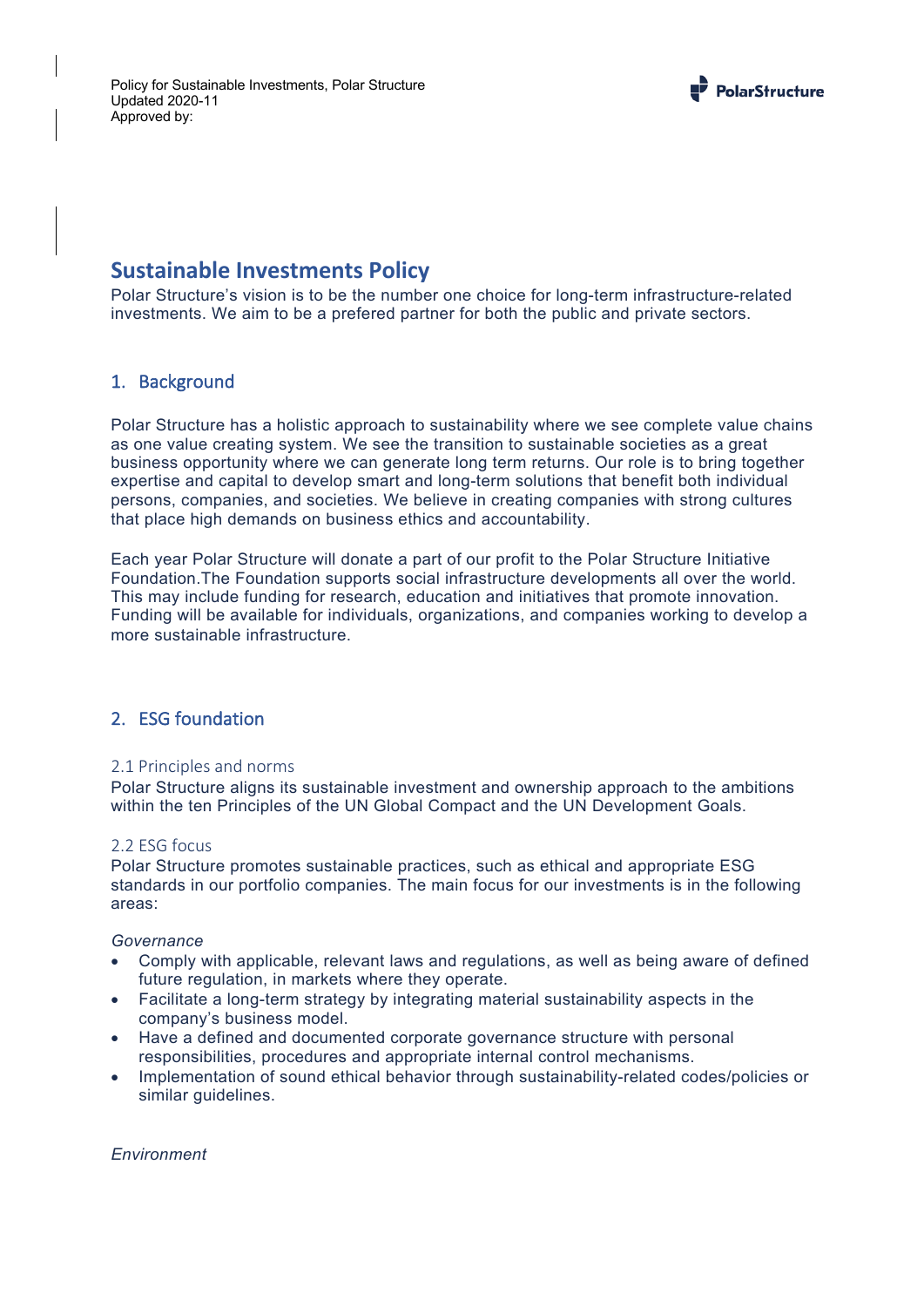Policy for Sustainable Investments, Polar Structure Updated 2020-11 Approved by:



- All operating companies where Polar Structure has executive control shall be carbon neutral according to the definition in ISO 14067.
- Encourage innovation and systematic thinking for more sustainable technologies.
- Limit emissions of harmful substances and harmful waste, including greenhouse gas emissions.
- Support the precautionary principle regarding environmental risks.

#### *Social*

- Promote diversity and zero tolerance against any form of discrimination.
- Comply with international conventions on human rights, including support for the elimination of child or forced labor in their own operations and in supply chains.
- Respect employees and contractors' rights to decent working conditions, e.g. minimum wage, working hours, health and safety, and right to collective bargaining.
- Promote improvements in working conditions by offering employees flexible working hours and workplaces,health insurance and promoting sports and movement.
- Contribute to solving societal challenges in the local communities where they operate, such as access to infrastructure and promoting exercise for children.

# 3. Approach and integration

#### 3.1 Positive screening and due diligence

For Polar Structure sustainable investments is about investing in companies, with long-term sustainable business models. Polar Structure believes that these companies over time will outperform in terms of positive environmental impact, social development, and business ethics, with the potential to increase return. Polar Structure's approach is not simply to mitigate ESG risks but to find opportunities to support long-term value creation when considering an investment. Our philosophy is that our investments will contribute to the transformation to more sustainable societies, from an ESG perspective having a positive impact on society will always be the main factor when making an investment.

All our investments will undergo due diligence based on our Sustainable Investment Policy to identify and mitigate risks. The outcome of the due diligence process is considered in the overall review of the investment opportunity.

#### 3.2 Ownership

Polar Structure believes sustainability initiatives work best when they are measurable. Polar Structure closely monitors all portfolio companies and encourage them to integrate sustainability in all of their practices. Depending on ownership size the possibility to influence varies. Polar Structure has adopted two different approaches, one for situations where Polar Structure has a majority share, and one where Polar Structure has a minority share.

For all portfolio companies where Polar Structure has a majority ownership, the following recommendations are placed on the invested company:

• Identification of material sustainability areas and development of KPI's to measure progress: Polar Structure will provide tools to the assets to conduct an analysis where material sustainability areas are identified. The assets will develop a strategy to manage the identified issues, including measurable targets and KPI's. Polar Structure will also provide a platform for companies where they can learn and help each other when